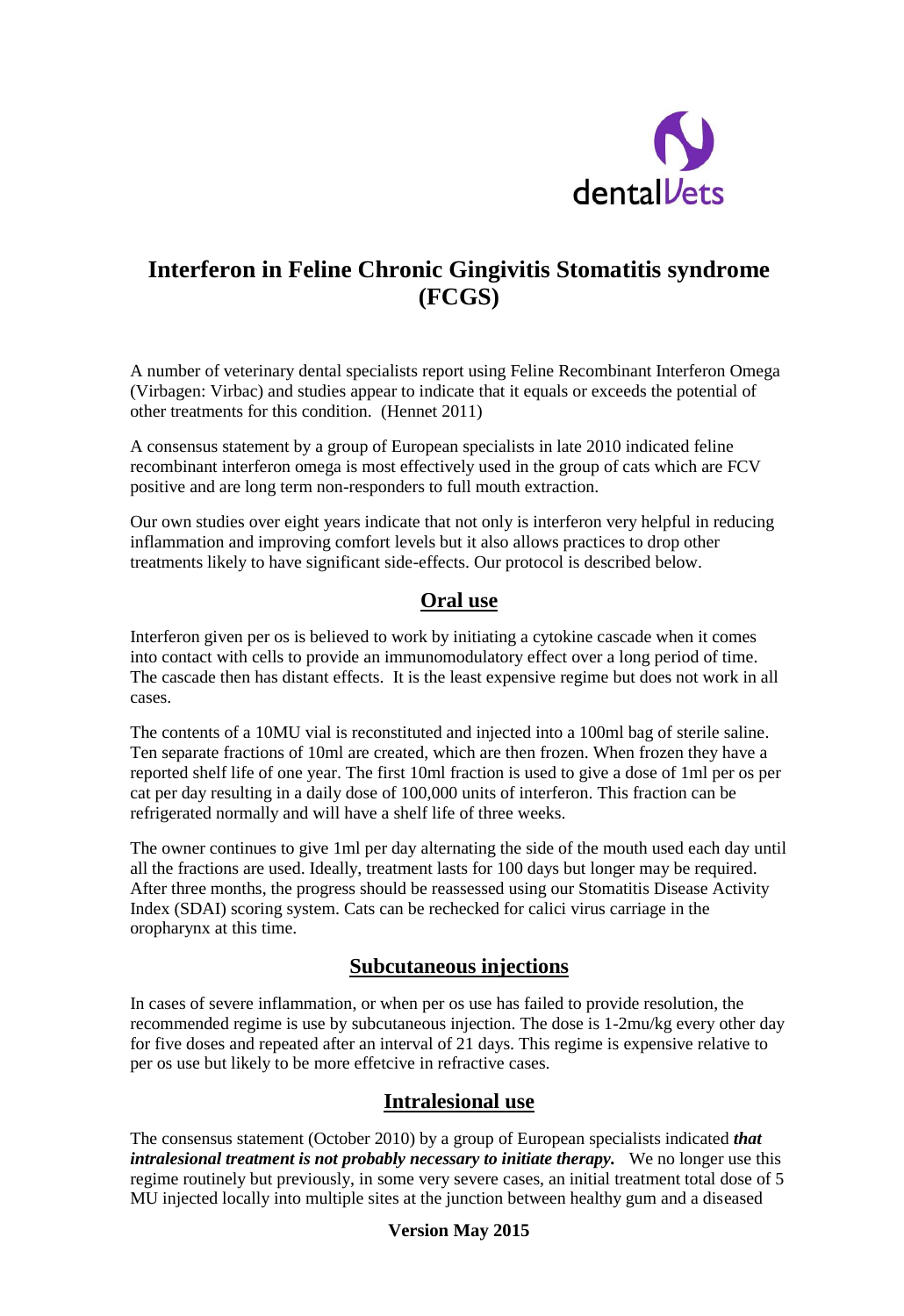tissue can provide an initial boost to a treatment course. Using a 10MU vial, enough saline or sterile water is drawn into the syringe to provide a reasonable volume for use - normally 1- 2ml depending on area to be injected. The contents are administered in fractions of 0.1 - 0.2ml over the areas inflamed. For severe cases we make 5 injections in each side of 0.2ml each. In less severe cases we concentrate higher volumes into a smaller area.

#### **Reference:**

Hennet PR et al: Comparative efficacy of a recombinant feline interferon omega in refractory cases of calicivirus-positive cats with caudal stomatitis: a randomised, multicentre, controlled, double-blind study in 39 cats. Journal of Feline Medicine and Surgery (2011) 13, 577-587